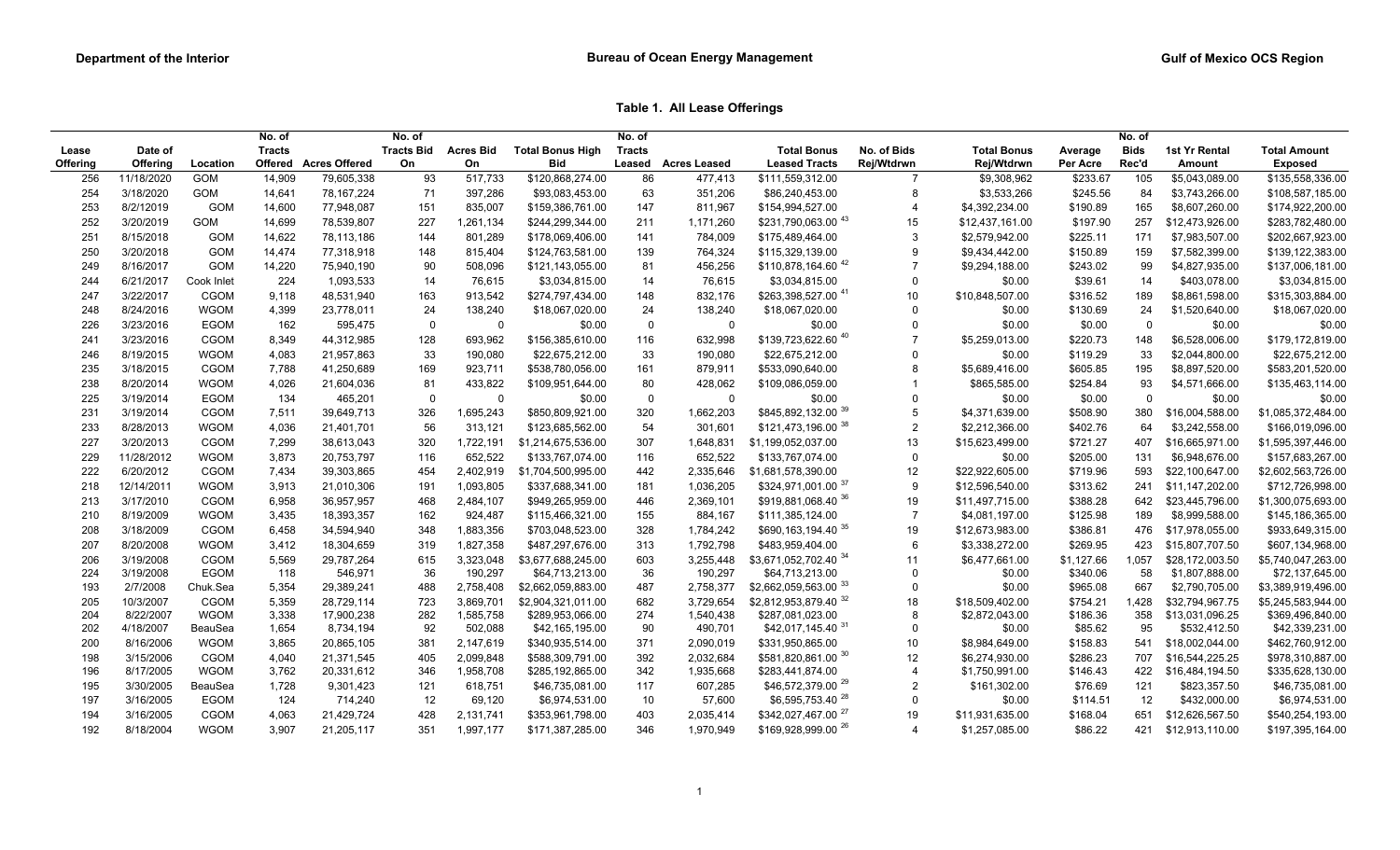**Table 1. All Lease Offerings**

|          |            |             | No. of        |                      | No. of            |             |                         | No. of         |                     |                                 |                |                    |          | No. of         |                 |                     |
|----------|------------|-------------|---------------|----------------------|-------------------|-------------|-------------------------|----------------|---------------------|---------------------------------|----------------|--------------------|----------|----------------|-----------------|---------------------|
| Lease    | Date of    |             | <b>Tracts</b> |                      | <b>Tracts Bid</b> | Acres Bid   | <b>Total Bonus High</b> | <b>Tracts</b>  |                     | <b>Total Bonus</b>              | No. of Bids    | <b>Total Bonus</b> | Average  | <b>Bids</b>    | 1st Yr Rental   | <b>Total Amount</b> |
| Offering | Offering   | Location    | Offered       | <b>Acres Offered</b> | On                | On          | Bid                     | Leased         | <b>Acres Leased</b> | <b>Leased Tracts</b>            | Rej/Wtdrwn     | Rej/Wtdrwn         | Per Acre | Rec'd          | Amount          | <b>Exposed</b>      |
| 191      | 5/19/2004  | Cook Inlet  | 445           | 2,197,497            | $\mathbf 0$       | $\mathbf 0$ | \$0.00                  | 0              | $\mathbf 0$         | \$0.00                          | $\Omega$       | \$0.00             | \$0.00   | $\overline{0}$ | \$0.00          | \$0.00              |
| 190      | 3/17/2004  | CGOM        | 4,324         | 22,727,885           | 557               | 2,797,036   | \$368,763,482.00        | 542            | 2,718,753           | $$364,024,583.00$ <sup>25</sup> | 14             | \$4,537,449.00     | \$133.89 | 829            | \$16,571,750.00 | \$636,819,534.00    |
| 189      | 12/10/2003 | EGOM        | 138           | 794,880              | 14                | 80,640      | \$8,376,765.00          | 14             | 80,640              | \$8,376,765.00                  | $\Omega$       | \$0.00             | \$103.88 | 16             | \$604,800.00    | \$9,081,842.00      |
| 186      | 9/24/2003  | BeauSea     | 1,756         | 9,459,743            | 34                | 181,810     | \$8,903,538.00          | 34             | 181,810             | \$8,903,538.00                  | $\Omega$       | \$0.00             | \$48.97  | 37             | \$309,650.00    | \$10,175,949.00     |
| 187      | 8/20/2003  | <b>WGOM</b> | 3,996         | 21,705,925           | 335               | 1,896,647   | \$148,715,127.00        | 330            | 1,867,847           | \$145,917,314.00                | 5              | \$2,797,813.00     | \$78.12  | 407            | \$12,506,962.50 | \$258,716,307.00    |
| 185      | 3/19/2003  | CGOM        | 4,459         | 23,353,043           | 561               | 2,800,287   | \$315,531,229.00        | 545            | 2,717,819           | \$297,598,165.00                | 16             | \$17,933,064.00    | \$109.50 | 793            | \$16,167,185.00 | \$414,738,677.00    |
| 184      | 8/21/2002  | <b>WGOM</b> | 4,102         | 22,270,482           | 323               | 1,772,471   | \$151,265,255.00        | 315            | 1,727,068           | \$148,558,145.00 $^{24}$        | $\overline{7}$ | \$2,400,830.00     | \$86.01  | 391            | \$11,149,157.50 | \$181,551,965.00    |
| 182      | 3/20/2002  | CGOM        | 4,446         | 23,422,552           | 506               | 2,551,575   | \$363,210,467.00        | 489            | 2,465,836           | \$355,792,253.20 <sup>23</sup>  | 15             | \$5,478,221.00     | \$144.29 | 697            | \$15,279,060.00 | \$442,441,036.00    |
| 181      | 12/5/2001  | EGOM        | 233           | 1,342,080            | 95                | 547,200     | \$340,474,113.00        | 95             | 547,200             | \$340,474,113.00                | $\Omega$       | \$0.00             | \$622.21 | 190            | \$4,104,000.00  | \$458,936,089.00    |
| 180      | 8/22/2001  | <b>WGOM</b> | 4,114         | 22,370,704           | 320               | 1,790,133   | \$165,571,777.00        | 313            | 1,754,860           | \$163,627,562.00                |                | \$1,944,215.00     | \$93.24  | 386            | \$11,498,545.00 | \$189,971,325.00    |
| 178-2    | 8/22/2001  | CGOM        | 53            | 250,788              | $\mathbf 0$       | $\mathbf 0$ | \$0.00                  | $\mathbf 0$    | $\mathbf 0$         | \$0.00                          | 0              | \$0.00             | \$0.00   | $\overline{0}$ | \$0.00          | \$0.00              |
| 178-1    | 3/28/2001  | <b>CGOM</b> | 4,390         | 23, 185, 334         | 547               | 2,772,512   | \$505,468,501.00        | 534            | 2,702,412           | \$499,683,478.00                | 13             | \$5,785,023.00     | \$184.90 | 780            | \$16,400,325.00 | \$663,406,963.00    |
| 177      | 8/28/2000  | <b>WGOM</b> | 3,789         | 20,608,737           | 226               | 1,250,681   | \$153,660,031.00        | 219            | 1,210,631           | \$149,027,269.00                | $\overline{7}$ | \$4,632,762.00     | \$123.10 | 266            | \$7,394,053.00  | \$167,373,613.00    |
| 175      | 3/15/2000  | CGOM        | 4,203         | 22,285,092           | 344               | 1,764,389   | \$300,567,675.00        | 334            | 1,709,289           | \$292,771,205.00                | 10             | \$7,796,470.00     | \$171.28 | 469            | \$10,458,230.00 | \$454,929,870.00    |
| 174      | 8/25/1999  | WGOM        | 3,647         | 19,850,625           | 153               | 856,621     | \$94,649,044.00         | 142            | 802,617             | \$90,147,805.00                 | 11             | \$4,501,239.00     | \$112.32 | 177            | \$5,167,278.00  | \$104,211,708.00    |
| 172      | 3/17/1999  | CGOM        | 3,806         | 20,368,705           | 207               | 1,062,861   | \$171,804,696.00        | 191            | 972,221             | \$159,109,825.00                | 16             | \$12,694,871.00    | \$163.66 | 272            | \$6,106,003.00  | \$199,638,752.00    |
| 171      | 8/26/1998  | <b>WGOM</b> | 3778          | 20,637,942           | 402               | 2,292,269   | \$553,435,908.00        | 377            | 2,155,053           | \$530,885,109.00                | 25             | \$22,550,799.00    | \$246.34 | 486            | \$15,137,057.00 | \$741,855,047.00    |
| 170      | 8/5/1998   | BeauSea     | 247           | 920,964              | 29                | 91,365      | \$6,239,015.00          | 28             | 86,370              | \$5,327,093.00                  | -1             | \$911,922.00       | \$61.68  | 31             | \$454,584.00    | \$6,487,034.00      |
| 169      | 3/18/1998  | CGOM        | 4,180         | 22,548,869           | 794               | 4,336,478   | \$810,421,404.00        | 752            | 4,100,377           | \$784,120,709.00                | 41             | \$26,169,190.00    | \$191.23 | 1,188          | \$28,498,065.00 | \$1,349,676,391.00  |
| 168      | 8/27/1997  | <b>WGOM</b> | 4,710         | 25,809,126           | 804               | 4,545,350   | \$616,212,499.00        | 777            | 4,392,513           | \$599,587,041.00 <sup>2</sup>   | 26             | \$16,341,605.00    | \$136.50 | 1,224          | \$31,304,660.00 | \$939,196,128.00    |
| 149      | 6/11/1997  | Cook Inlet  | 101           | 427,886              | $\overline{2}$    | 9,766       | \$253,965.00            | $\overline{2}$ | 9,766               | \$253,965.00                    | $\mathbf 0$    | \$0.00             | \$26.01  | $\overline{2}$ | \$51,318.00     | \$253,965.00        |
| 166      | 3/5/1997   | CGOM        | 5,059         | 27,159,926           | 1,032             | 5,405,298   | \$824,055,489.00        | 1,001          | 5,234,895           | \$810,843,418.00 3              | 28             | \$12,122,151.00    | \$154.89 | 1,790          | \$34,673,283.00 | \$1,241,942,374.00  |
| 161      | 9/25/1996  | <b>WGOM</b> | 5,168         | 28,389,057           | 617               | 3,470,763   | \$356,121,922.00        | 606            | 3,407,403           | \$352,180,828.00                | 11             | \$3,941,094.00     | \$103.36 | 929            | \$23,194,873.00 | \$503,648,405.00    |
| 144      | 9/18/1996  | Beau.Sea    | 1,413         | 7,282,647            | 29                | 100,026     | \$14,429,363.00         | 29             | 100,026             | \$14,429,363.00                 | 0              | \$0.00             | \$144.26 | 31             | \$526,370.00    | \$14,572,057.00     |
| 157      | 4/24/1996  | CGOM        | 5,649         | 30,322,792           | 924               | 4,761,167   | \$520,924,644.00        | 902            | 4,641,292           | \$511,555,568.00                | 22             | \$9,387,076.00     | \$110.22 | 1,381          | \$29,683,120.00 | \$716,059,864.00    |
| 155      | 9/13/1995  | <b>WGOM</b> | 5,181         | 28,471,385           | 275               | 1,514,359   | \$114,305,973.00        | 263            | 1,445,239           | \$110,235,566.00                | 11             | \$3,933,550.00     | \$76.27  | 348            | \$7,226,255.00  | \$145,907,323.00    |
| 152      | 5/10/1995  | CGOM        | 5,810         | 31,228,295           | 588               | 2,965,968   | \$307,328,550.00        | 572            | 2,896,426           | \$303,772,054.00 5              | 12             | \$3,449,496.00     | \$104.88 | 880            | \$14,482,390.00 | \$416,374,152.00    |
| 150      | 8/17/1994  | <b>WGOM</b> | 5,102         | 27,991,341           | 210               | 1,090,558   | \$60,399,787.00         | 192            | 1,025,534           | \$57,031,346.00 <sup>6</sup>    | 11             | \$3,132,801.00     | \$55.61  | 266            | \$5,127,750.00  | \$73,633,489.00     |
| 147      | 3/30/1994  | CGOM        | 5,759         | 30,903,699           | 375               | 1,784,480   | \$277,016,796.00        | 368            | 1,749,480           | \$274,335,726.00                | $\overline{7}$ | \$2,681,070.00     | \$156.81 | 598            | \$8,747,600.00  | \$374,754,019.00    |
|          | 9/15/1993  | <b>WGOM</b> |               |                      |                   |             |                         |                |                     |                                 | 8              |                    |          |                |                 |                     |
| 143      |            |             | 4,682         | 25,744,600           | 157               | 848,686     | \$64,338,759.00         | 149            | 807,871             | \$62,570,163.00                 |                | \$1,768,596.00     | \$77.45  | 197            | \$4,039,410.00  | \$80,134,112.00     |
| 142      | 3/24/1993  | CGOM        | 5,443         | 29,325,669           | 201               | 976,083     | \$69,061,024.00         | 187            | 906,587             | \$63,897,083.00                 | 13             | \$4,539,941.00     | \$70.48  | 261            | \$2,719,824.00  | \$86,044,324.00     |
| 141      | 8/19/1992  | <b>WGOM</b> | 4,405         | 24,227,848           | 61                | 333,600     | \$30,619,313.00         | 60             | 327,840             | \$30,411,953.00 8               | 0              | \$0.00             | \$92.76  | 81             | \$983,529.00    | \$36,718,223.00     |
| 139      | 5/13/1992  | CGOM        | 5,213         | 28, 152, 199         | 151               | 727,816     | \$56,195,552.00         | 144            | 693,079             | \$54,373,022.00                 | $\overline{7}$ | \$1,822,530.00     | \$78.45  | 196            | \$2,079,297.00  | \$65,300,864.00     |
| 126      | 8/28/1991  | Chuk.Sea    | 3,476         | 18,987,591           | 28                | 159,213     | \$7,117,304.00          | 28             | 159,213             | \$7,117,304.00                  | $\Omega$       | \$0.00             | \$44.70  | 30             | \$515,464.00    | \$7,405,804.00      |
| 135      | 8/21/1991  | <b>WGOM</b> | 4,287         | 23,616,034           | 142               | 792,546     | \$62,646,526.00         | 135            | 753,059             | \$58,646,034.00                 |                | \$4,000,492.00     | \$77.88  | 182            | \$2,259,195.00  | \$76,743,875.00     |
| 124      | 6/26/1991  | Beau.Sea    | 3,417         | 18,556,976           | 57                | 277,004     | \$16,807,025.00         | 57             | 277,004             | \$16,807,025.00                 | $\Omega$       | \$0.00             | \$60.67  | 60             | \$896,896.00    | \$17,301,819.00     |
| 131      | 3/27/1991  | CGOM        | 5,420         | 29,127,324           | 464               | 2,265,799   | \$259,859,788.00        | 456            | 2,224,284           | \$256,286,186.00                | 8              | \$3,573,602.00     | \$115.22 | 637            | \$6,673,026.00  | \$320,537,387.00    |
| 125      | 8/22/1990  | WGOM        | 4,792         | 26,295,305           | 307               | 1,699,507   | \$162,442,246.00        | 300            | 1,659,187           | \$159,967,604.00 <sup>9</sup>   | 6              | \$2,333,442.00     | \$96.41  | 465            | \$4,977,606.00  | \$240,912,740.00    |
| 123      | 3/21/1990  | CGOM        | 5,667         | 30,493,461           | 538               | 2,671,597   | \$427,413,211.00        | 525            | 2,604,259           | \$424,334,314.00                | 13             | \$3,078,897.00     | \$162.94 | 840            | \$7,812,927.00  | \$589,547,008.00    |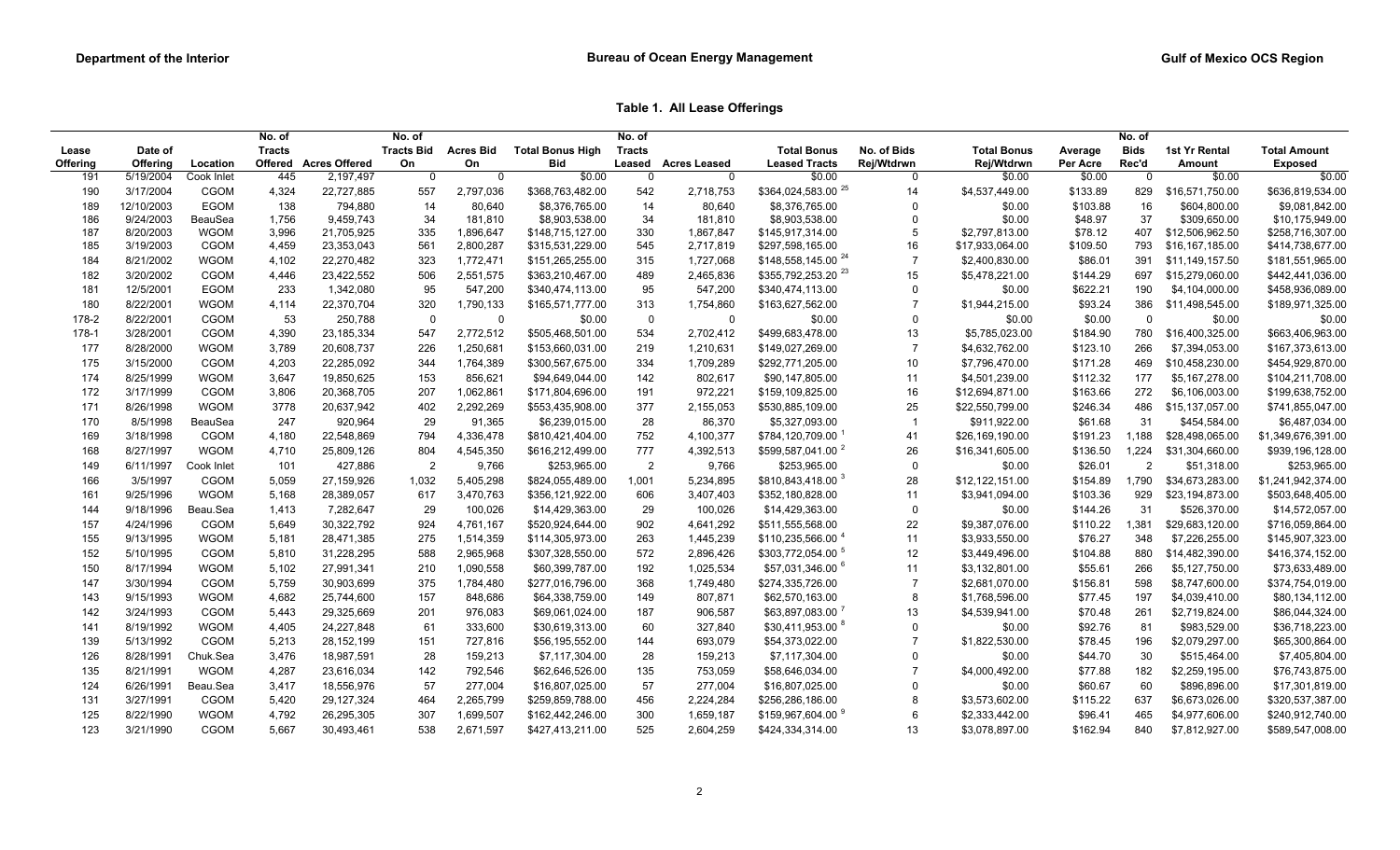**Table 1. All Lease Offerings**

| <b>Tracts Bid</b><br>Lease<br><b>Acres Offered</b><br>Rej/Wtdrwn<br>Rec'd<br>Offering<br><b>Offering</b><br>Offered<br>On<br>On<br><b>Bid</b><br><b>Leased Tracts</b><br>Rej/Wtdrwn<br>Per Acre<br>Location<br>Leased<br><b>Acres Leased</b><br>Amount<br><b>Exposed</b><br>\$263,753,883.00<br>122<br>8/23/1989<br><b>WGOM</b><br>488<br>2,759,424<br>475<br>2,688,394<br>\$257,224,333.00<br>676<br>5,043<br>27,973,997<br>13<br>\$6,529,550.00<br>\$95.68<br>\$8,065,182.00<br>\$388,393,077.00 10<br>CGOM<br>574<br>17<br>118<br>3/15/1989<br>5,970<br>32,123,675<br>591<br>2,972,567<br>\$397,513,998.00<br>2,892,535<br>\$9,120,921.00<br>\$134.27<br>821<br>\$8,677,605.00<br>11/16/1988<br>EGOM<br>115<br>657,348<br>\$63.26<br>116(1)<br>8,149<br>46,417,392<br>115<br>657,349<br>\$41,582,298.00<br>\$41,582,298.00<br>\$0.00<br>135<br>\$1,972,047.00<br>$\Omega$<br>10/11/1988<br>990<br>23<br>121,754<br>23<br>\$0.00<br>\$783.87<br>31<br>92<br>N.Aleu.B.<br>5,603,473<br>\$95,439,500.00<br>121,754<br>\$95,439,500.00<br>$\mathbf 0$<br>\$394,208.00<br>12<br>\$125,352,889.00 11<br>\$4,932,574.00<br>\$88.73<br>115<br>8/31/1988<br><b>WGOM</b><br>5,053<br>27,911,790<br>270<br>1,499,164<br>255<br>1,412,764<br>13<br>370<br>\$4,238,340.00<br>\$130,285,464.00<br>350<br>109<br>5/25/1988<br>Chuk.Sea<br>4,566<br>25,631,122<br>351<br>1,982,565<br>\$478,177,948.00<br>1,976,912<br>\$478,032,631.00<br>\$145,317.00<br>\$241.81<br>653<br>\$6,400,280.00<br>CGOM<br>662<br>22<br>\$113.77<br>113<br>3/30/1988<br>6,229<br>33,580,661<br>684<br>3,523,205<br>3,416,759<br>\$15,881,707.00<br>931<br>\$10,250,277.00<br>\$404,612,164.00<br>\$388,730,457.00<br>0 <sup>13</sup><br>$$0.00$ $^{13}$<br>97<br>3/16/1988<br>Beau.Sea<br>3,344<br>18,277,806<br>1,198,099<br>202<br>\$103.77<br>276<br>218<br>\$118,574,936.00<br>1,110,764<br>\$115,261,636.00<br>\$3,596,192.00<br>S/S <sup>14</sup><br>2/24/1988<br>CGOM<br>593,971<br>142,685<br>14<br>$\mathbf 0$<br>\$0.00<br>\$106.17<br>20<br>51<br>14<br>\$15,149,327.00<br>142,685<br>\$15,149,327.00<br>\$428,058.00<br><b>WGOM</b><br>27,943,606<br>347<br>\$122.77<br>519<br>112<br>8/12/1987<br>5,045<br>367<br>2,021,096<br>\$242,796,331.00<br>1,908,199<br>\$234,275,520.00<br>20<br>\$8,520,811.00<br>\$5,724,597.00<br>CGOM<br>110<br>4/22/1987<br>5,881<br>31,818,472<br>1,636,330<br>\$290,554,484.00<br>293<br>20<br>\$27,582,998.00<br>\$170.80<br>385<br>\$4,618,941.00<br>313<br>1,539,626<br>\$262,971,486.00<br>WGOM<br>41<br>52<br>105<br>8/27/1986<br>4,887<br>27,287,952<br>41<br>229,613<br>\$56,817,990.00<br>229,613<br>$\overline{0}$<br>\$0.00<br>\$247.45<br>\$688,839.00<br>\$56,817,990.00<br>104<br>4/30/1986<br>CGOM<br>\$16,091,000.00<br>\$258.07<br>129<br>5,837<br>31,382,152<br>114<br>569,418<br>\$146,367,757.00<br>101<br>504,814<br>\$130,276,757.00<br>13<br>\$1,514,442.00 |    |            |      | No. of        |            | No. of |                  |                         | No. of        |         |                     |             |                    |          | No. of      |                |                     |
|------------------------------------------------------------------------------------------------------------------------------------------------------------------------------------------------------------------------------------------------------------------------------------------------------------------------------------------------------------------------------------------------------------------------------------------------------------------------------------------------------------------------------------------------------------------------------------------------------------------------------------------------------------------------------------------------------------------------------------------------------------------------------------------------------------------------------------------------------------------------------------------------------------------------------------------------------------------------------------------------------------------------------------------------------------------------------------------------------------------------------------------------------------------------------------------------------------------------------------------------------------------------------------------------------------------------------------------------------------------------------------------------------------------------------------------------------------------------------------------------------------------------------------------------------------------------------------------------------------------------------------------------------------------------------------------------------------------------------------------------------------------------------------------------------------------------------------------------------------------------------------------------------------------------------------------------------------------------------------------------------------------------------------------------------------------------------------------------------------------------------------------------------------------------------------------------------------------------------------------------------------------------------------------------------------------------------------------------------------------------------------------------------------------------------------------------------------------------------------------------------------------------------------------------------------------------------------------------------------------------------------------------------------------------------------------------------------------------------------------------------------------------------------------------------------------------------------------------------------------------------------------------|----|------------|------|---------------|------------|--------|------------------|-------------------------|---------------|---------|---------------------|-------------|--------------------|----------|-------------|----------------|---------------------|
|                                                                                                                                                                                                                                                                                                                                                                                                                                                                                                                                                                                                                                                                                                                                                                                                                                                                                                                                                                                                                                                                                                                                                                                                                                                                                                                                                                                                                                                                                                                                                                                                                                                                                                                                                                                                                                                                                                                                                                                                                                                                                                                                                                                                                                                                                                                                                                                                                                                                                                                                                                                                                                                                                                                                                                                                                                                                                                |    | Date of    |      | <b>Tracts</b> |            |        | <b>Acres Bid</b> | <b>Total Bonus High</b> | <b>Tracts</b> |         | <b>Total Bonus</b>  | No. of Bids | <b>Total Bonus</b> | Average  | <b>Bids</b> | 1st Yr Rental  | <b>Total Amount</b> |
|                                                                                                                                                                                                                                                                                                                                                                                                                                                                                                                                                                                                                                                                                                                                                                                                                                                                                                                                                                                                                                                                                                                                                                                                                                                                                                                                                                                                                                                                                                                                                                                                                                                                                                                                                                                                                                                                                                                                                                                                                                                                                                                                                                                                                                                                                                                                                                                                                                                                                                                                                                                                                                                                                                                                                                                                                                                                                                |    |            |      |               |            |        |                  |                         |               |         |                     |             |                    |          |             |                |                     |
|                                                                                                                                                                                                                                                                                                                                                                                                                                                                                                                                                                                                                                                                                                                                                                                                                                                                                                                                                                                                                                                                                                                                                                                                                                                                                                                                                                                                                                                                                                                                                                                                                                                                                                                                                                                                                                                                                                                                                                                                                                                                                                                                                                                                                                                                                                                                                                                                                                                                                                                                                                                                                                                                                                                                                                                                                                                                                                |    |            |      |               |            |        |                  |                         |               |         |                     |             |                    |          |             |                | \$382,777,307.00    |
|                                                                                                                                                                                                                                                                                                                                                                                                                                                                                                                                                                                                                                                                                                                                                                                                                                                                                                                                                                                                                                                                                                                                                                                                                                                                                                                                                                                                                                                                                                                                                                                                                                                                                                                                                                                                                                                                                                                                                                                                                                                                                                                                                                                                                                                                                                                                                                                                                                                                                                                                                                                                                                                                                                                                                                                                                                                                                                |    |            |      |               |            |        |                  |                         |               |         |                     |             |                    |          |             |                | \$477,045,923.00    |
|                                                                                                                                                                                                                                                                                                                                                                                                                                                                                                                                                                                                                                                                                                                                                                                                                                                                                                                                                                                                                                                                                                                                                                                                                                                                                                                                                                                                                                                                                                                                                                                                                                                                                                                                                                                                                                                                                                                                                                                                                                                                                                                                                                                                                                                                                                                                                                                                                                                                                                                                                                                                                                                                                                                                                                                                                                                                                                |    |            |      |               |            |        |                  |                         |               |         |                     |             |                    |          |             |                | \$47,559,746.00     |
|                                                                                                                                                                                                                                                                                                                                                                                                                                                                                                                                                                                                                                                                                                                                                                                                                                                                                                                                                                                                                                                                                                                                                                                                                                                                                                                                                                                                                                                                                                                                                                                                                                                                                                                                                                                                                                                                                                                                                                                                                                                                                                                                                                                                                                                                                                                                                                                                                                                                                                                                                                                                                                                                                                                                                                                                                                                                                                |    |            |      |               |            |        |                  |                         |               |         |                     |             |                    |          |             |                | \$114,067,500.00    |
|                                                                                                                                                                                                                                                                                                                                                                                                                                                                                                                                                                                                                                                                                                                                                                                                                                                                                                                                                                                                                                                                                                                                                                                                                                                                                                                                                                                                                                                                                                                                                                                                                                                                                                                                                                                                                                                                                                                                                                                                                                                                                                                                                                                                                                                                                                                                                                                                                                                                                                                                                                                                                                                                                                                                                                                                                                                                                                |    |            |      |               |            |        |                  |                         |               |         |                     |             |                    |          |             |                | \$188,974,839.00    |
|                                                                                                                                                                                                                                                                                                                                                                                                                                                                                                                                                                                                                                                                                                                                                                                                                                                                                                                                                                                                                                                                                                                                                                                                                                                                                                                                                                                                                                                                                                                                                                                                                                                                                                                                                                                                                                                                                                                                                                                                                                                                                                                                                                                                                                                                                                                                                                                                                                                                                                                                                                                                                                                                                                                                                                                                                                                                                                |    |            |      |               |            |        |                  |                         |               |         |                     |             |                    |          |             |                | \$666,232,384.00    |
|                                                                                                                                                                                                                                                                                                                                                                                                                                                                                                                                                                                                                                                                                                                                                                                                                                                                                                                                                                                                                                                                                                                                                                                                                                                                                                                                                                                                                                                                                                                                                                                                                                                                                                                                                                                                                                                                                                                                                                                                                                                                                                                                                                                                                                                                                                                                                                                                                                                                                                                                                                                                                                                                                                                                                                                                                                                                                                |    |            |      |               |            |        |                  |                         |               |         |                     |             |                    |          |             |                | \$592,797,316.00    |
|                                                                                                                                                                                                                                                                                                                                                                                                                                                                                                                                                                                                                                                                                                                                                                                                                                                                                                                                                                                                                                                                                                                                                                                                                                                                                                                                                                                                                                                                                                                                                                                                                                                                                                                                                                                                                                                                                                                                                                                                                                                                                                                                                                                                                                                                                                                                                                                                                                                                                                                                                                                                                                                                                                                                                                                                                                                                                                |    |            |      |               |            |        |                  |                         |               |         |                     |             |                    |          |             |                | \$139,194,672.00    |
|                                                                                                                                                                                                                                                                                                                                                                                                                                                                                                                                                                                                                                                                                                                                                                                                                                                                                                                                                                                                                                                                                                                                                                                                                                                                                                                                                                                                                                                                                                                                                                                                                                                                                                                                                                                                                                                                                                                                                                                                                                                                                                                                                                                                                                                                                                                                                                                                                                                                                                                                                                                                                                                                                                                                                                                                                                                                                                |    |            |      |               |            |        |                  |                         |               |         |                     |             |                    |          |             |                | \$20,792,841.00     |
|                                                                                                                                                                                                                                                                                                                                                                                                                                                                                                                                                                                                                                                                                                                                                                                                                                                                                                                                                                                                                                                                                                                                                                                                                                                                                                                                                                                                                                                                                                                                                                                                                                                                                                                                                                                                                                                                                                                                                                                                                                                                                                                                                                                                                                                                                                                                                                                                                                                                                                                                                                                                                                                                                                                                                                                                                                                                                                |    |            |      |               |            |        |                  |                         |               |         |                     |             |                    |          |             |                | \$310,835,932.00    |
|                                                                                                                                                                                                                                                                                                                                                                                                                                                                                                                                                                                                                                                                                                                                                                                                                                                                                                                                                                                                                                                                                                                                                                                                                                                                                                                                                                                                                                                                                                                                                                                                                                                                                                                                                                                                                                                                                                                                                                                                                                                                                                                                                                                                                                                                                                                                                                                                                                                                                                                                                                                                                                                                                                                                                                                                                                                                                                |    |            |      |               |            |        |                  |                         |               |         |                     |             |                    |          |             |                | \$341,540,856.00    |
|                                                                                                                                                                                                                                                                                                                                                                                                                                                                                                                                                                                                                                                                                                                                                                                                                                                                                                                                                                                                                                                                                                                                                                                                                                                                                                                                                                                                                                                                                                                                                                                                                                                                                                                                                                                                                                                                                                                                                                                                                                                                                                                                                                                                                                                                                                                                                                                                                                                                                                                                                                                                                                                                                                                                                                                                                                                                                                |    |            |      |               |            |        |                  |                         |               |         |                     |             |                    |          |             |                | \$69,498,490.00     |
|                                                                                                                                                                                                                                                                                                                                                                                                                                                                                                                                                                                                                                                                                                                                                                                                                                                                                                                                                                                                                                                                                                                                                                                                                                                                                                                                                                                                                                                                                                                                                                                                                                                                                                                                                                                                                                                                                                                                                                                                                                                                                                                                                                                                                                                                                                                                                                                                                                                                                                                                                                                                                                                                                                                                                                                                                                                                                                |    |            |      |               |            |        |                  |                         |               |         |                     |             |                    |          |             |                | \$164,135,937.00    |
|                                                                                                                                                                                                                                                                                                                                                                                                                                                                                                                                                                                                                                                                                                                                                                                                                                                                                                                                                                                                                                                                                                                                                                                                                                                                                                                                                                                                                                                                                                                                                                                                                                                                                                                                                                                                                                                                                                                                                                                                                                                                                                                                                                                                                                                                                                                                                                                                                                                                                                                                                                                                                                                                                                                                                                                                                                                                                                | 94 | 12/18/1985 | EGOM | 6,344         | 35,823,478 | 82     | 450,259          | \$124,022,098.00        | 77            | 421,464 | \$119,097,298.00 15 | $\mathbf 0$ | \$0.00             | \$282.58 | 114         | \$1,264,392.00 | \$155,241,798.00    |
| 102<br>8/14/1985<br><b>WGOM</b><br>4,879<br>27,199,074<br>1,156,841<br>195<br>1,075,189<br>15<br>\$31,961,880.00<br>\$334.06<br>265<br>\$3,225,597.00<br>210<br>\$391,137,536.00<br>\$359,175,656.00                                                                                                                                                                                                                                                                                                                                                                                                                                                                                                                                                                                                                                                                                                                                                                                                                                                                                                                                                                                                                                                                                                                                                                                                                                                                                                                                                                                                                                                                                                                                                                                                                                                                                                                                                                                                                                                                                                                                                                                                                                                                                                                                                                                                                                                                                                                                                                                                                                                                                                                                                                                                                                                                                           |    |            |      |               |            |        |                  |                         |               |         |                     |             |                    |          |             |                | \$519,116,036.00    |
| 98<br>5/22/1985<br>CGOM<br>24,006,157<br>409<br>2,076,908<br>35<br>\$68,056,687.00<br>\$519.70<br>644<br>\$6,230,829.00<br>4,531<br>444<br>2,241,598<br>\$1,147,434,447.00<br>\$1,079,377,760.00                                                                                                                                                                                                                                                                                                                                                                                                                                                                                                                                                                                                                                                                                                                                                                                                                                                                                                                                                                                                                                                                                                                                                                                                                                                                                                                                                                                                                                                                                                                                                                                                                                                                                                                                                                                                                                                                                                                                                                                                                                                                                                                                                                                                                                                                                                                                                                                                                                                                                                                                                                                                                                                                                               |    |            |      |               |            |        |                  |                         |               |         |                     |             |                    |          |             |                | \$1,566,926,725.00  |
| 657<br>25<br>23<br>30<br>80<br>10/17/1984<br>S.CA<br>3,147,352<br>125,100<br>114,367<br>\$62,121,252.00<br>$\overline{2}$<br>\$543.17<br>\$347,157.00<br>\$66,231,426.00<br>\$4,110,174.00                                                                                                                                                                                                                                                                                                                                                                                                                                                                                                                                                                                                                                                                                                                                                                                                                                                                                                                                                                                                                                                                                                                                                                                                                                                                                                                                                                                                                                                                                                                                                                                                                                                                                                                                                                                                                                                                                                                                                                                                                                                                                                                                                                                                                                                                                                                                                                                                                                                                                                                                                                                                                                                                                                     |    |            |      |               |            |        |                  |                         |               |         |                     |             |                    |          |             |                | \$73,163,686.00     |
| \$871,964,327.00 16<br>87<br>1,233,573<br>\$708.63<br>432<br>8/22/1984<br>Diapir<br>1,419<br>7,773,447<br>232<br>\$877,131,327.00<br>231<br>1,230,486<br>\$5,167,000.00<br>\$3,910,184.00<br>-1                                                                                                                                                                                                                                                                                                                                                                                                                                                                                                                                                                                                                                                                                                                                                                                                                                                                                                                                                                                                                                                                                                                                                                                                                                                                                                                                                                                                                                                                                                                                                                                                                                                                                                                                                                                                                                                                                                                                                                                                                                                                                                                                                                                                                                                                                                                                                                                                                                                                                                                                                                                                                                                                                                |    |            |      |               |            |        |                  |                         |               |         |                     |             |                    |          |             |                | \$1,365,968,674.00  |
| 84<br>361<br>593<br>7/18/1984<br><b>WGOM</b><br>5,446<br>30,038,593<br>402<br>2,173,724<br>\$945,717,312.00<br>1,949,213<br>\$844,850,488.00<br>41<br>\$100,866,824.00<br>\$433.43<br>\$5,847,639.00                                                                                                                                                                                                                                                                                                                                                                                                                                                                                                                                                                                                                                                                                                                                                                                                                                                                                                                                                                                                                                                                                                                                                                                                                                                                                                                                                                                                                                                                                                                                                                                                                                                                                                                                                                                                                                                                                                                                                                                                                                                                                                                                                                                                                                                                                                                                                                                                                                                                                                                                                                                                                                                                                           |    |            |      |               |            |        |                  |                         |               |         |                     |             |                    |          |             |                | \$1,263,576,675.00  |
| 81<br>4/24/1984<br>CGOM<br>453<br>6,502<br>34,743,780<br>529<br>2,650,128<br>\$1,446,584,927.00<br>2,278,179<br>\$1,323,036,649.00<br>76<br>\$123,548,278.00<br>\$580.74<br>793<br>\$6,834,537.00                                                                                                                                                                                                                                                                                                                                                                                                                                                                                                                                                                                                                                                                                                                                                                                                                                                                                                                                                                                                                                                                                                                                                                                                                                                                                                                                                                                                                                                                                                                                                                                                                                                                                                                                                                                                                                                                                                                                                                                                                                                                                                                                                                                                                                                                                                                                                                                                                                                                                                                                                                                                                                                                                              |    |            |      |               |            |        |                  |                         |               |         |                     |             |                    |          |             |                | \$2,126,776,904.00  |
| 83<br>\$516,317,331.00 17<br>28,048,995<br>1,058,932<br>163<br>927,989<br>23<br>\$556.38<br>4/17/1984<br>Nav Bas<br>5,036<br>186<br>\$631,228,331.00<br>\$114,911,000.00<br>425<br>\$2,784,366.00                                                                                                                                                                                                                                                                                                                                                                                                                                                                                                                                                                                                                                                                                                                                                                                                                                                                                                                                                                                                                                                                                                                                                                                                                                                                                                                                                                                                                                                                                                                                                                                                                                                                                                                                                                                                                                                                                                                                                                                                                                                                                                                                                                                                                                                                                                                                                                                                                                                                                                                                                                                                                                                                                              |    |            |      |               |            |        |                  |                         |               |         |                     |             |                    |          |             |                | \$1,148,701,653.00  |
| 79<br>1/5/1984<br>EGOM<br>8,868<br>50,631,513<br>897,786<br>156<br>897,786<br>\$345.95<br>226<br>156<br>\$310,586,261.00<br>\$310,586,261.00<br>$\Omega$<br>\$0.00<br>\$2,693,358.00                                                                                                                                                                                                                                                                                                                                                                                                                                                                                                                                                                                                                                                                                                                                                                                                                                                                                                                                                                                                                                                                                                                                                                                                                                                                                                                                                                                                                                                                                                                                                                                                                                                                                                                                                                                                                                                                                                                                                                                                                                                                                                                                                                                                                                                                                                                                                                                                                                                                                                                                                                                                                                                                                                           |    |            |      |               |            |        |                  |                         |               |         |                     |             |                    |          |             |                | \$500,261,361.00    |
| S.CA <sup>18</sup><br>73<br>14<br>11/30/1983<br>137<br>768,341<br>8<br>43,801<br>8<br>43,801<br>\$0.00<br>\$365.80<br>\$16,022,336.00<br>\$16,022,336.00<br>$\overline{0}$<br>\$141,808.00                                                                                                                                                                                                                                                                                                                                                                                                                                                                                                                                                                                                                                                                                                                                                                                                                                                                                                                                                                                                                                                                                                                                                                                                                                                                                                                                                                                                                                                                                                                                                                                                                                                                                                                                                                                                                                                                                                                                                                                                                                                                                                                                                                                                                                                                                                                                                                                                                                                                                                                                                                                                                                                                                                     |    |            |      |               |            |        |                  |                         |               |         |                     |             |                    |          |             |                | \$24,045,646.00     |
| \$1,501,712,517.00 <sup>19</sup><br>74<br>8/24/1983<br><b>WGOM</b><br>32,620,248<br>\$1,549,262,300.00<br>406<br>2,246,005<br>30<br>\$47,549,783.00<br>\$668.61<br>773<br>5,848<br>436<br>2,410,809<br>\$6,738,015.00                                                                                                                                                                                                                                                                                                                                                                                                                                                                                                                                                                                                                                                                                                                                                                                                                                                                                                                                                                                                                                                                                                                                                                                                                                                                                                                                                                                                                                                                                                                                                                                                                                                                                                                                                                                                                                                                                                                                                                                                                                                                                                                                                                                                                                                                                                                                                                                                                                                                                                                                                                                                                                                                          |    |            |      |               |            |        |                  |                         |               |         |                     |             |                    |          |             |                | \$2,350,359,669.00  |
| 78<br>7/26/1983<br>3,582<br>62,625<br>62,625<br>\$213.37<br>12<br>\$202,752.00<br>So-ATL<br>20,156,426<br>11<br>\$13,362,040.00<br>11<br>\$13,362,040.00<br>$\overline{0}$<br>\$0.00                                                                                                                                                                                                                                                                                                                                                                                                                                                                                                                                                                                                                                                                                                                                                                                                                                                                                                                                                                                                                                                                                                                                                                                                                                                                                                                                                                                                                                                                                                                                                                                                                                                                                                                                                                                                                                                                                                                                                                                                                                                                                                                                                                                                                                                                                                                                                                                                                                                                                                                                                                                                                                                                                                           |    |            |      |               |            |        |                  |                         |               |         |                     |             |                    |          |             |                | \$14,562,040.00     |
| 72<br>5/25/1983<br>CGOM<br>37,867,762<br>3,249,199<br>33<br>\$101,608,835.00<br>\$1,089.89<br>\$9,269,616.00<br>7,050<br>656<br>\$3,469,214,969.00<br>623<br>3,089,872<br>\$3,367,606,134.00<br>1,015                                                                                                                                                                                                                                                                                                                                                                                                                                                                                                                                                                                                                                                                                                                                                                                                                                                                                                                                                                                                                                                                                                                                                                                                                                                                                                                                                                                                                                                                                                                                                                                                                                                                                                                                                                                                                                                                                                                                                                                                                                                                                                                                                                                                                                                                                                                                                                                                                                                                                                                                                                                                                                                                                          |    |            |      |               |            |        |                  |                         |               |         |                     |             |                    |          |             |                | \$4,582,847,288.00  |
| 76<br>37<br>53<br>4/26/1983<br>Mid-ATL<br>4,050<br>22,664,991<br>40<br>227,727<br>-3<br>\$324.77<br>\$71,141,240.00<br>210,641<br>\$68,410,240.00<br>\$2,731,000.00<br>\$681,984.00                                                                                                                                                                                                                                                                                                                                                                                                                                                                                                                                                                                                                                                                                                                                                                                                                                                                                                                                                                                                                                                                                                                                                                                                                                                                                                                                                                                                                                                                                                                                                                                                                                                                                                                                                                                                                                                                                                                                                                                                                                                                                                                                                                                                                                                                                                                                                                                                                                                                                                                                                                                                                                                                                                            |    |            |      |               |            |        |                  |                         |               |         |                     |             |                    |          |             |                | \$86,822,680.00     |
| 70<br>AK-SG<br>479<br>552,239<br>96<br>4/12/1983<br>2,688,787<br>97<br>\$427,343,830.00<br>546,546<br>\$426,458,830.00<br>\$885,000.00<br>\$780.28<br>150<br>\$1,751,248.00                                                                                                                                                                                                                                                                                                                                                                                                                                                                                                                                                                                                                                                                                                                                                                                                                                                                                                                                                                                                                                                                                                                                                                                                                                                                                                                                                                                                                                                                                                                                                                                                                                                                                                                                                                                                                                                                                                                                                                                                                                                                                                                                                                                                                                                                                                                                                                                                                                                                                                                                                                                                                                                                                                                    |    |            |      |               |            |        |                  |                         |               |         |                     |             |                    |          |             |                | \$547,731,283.00    |
| 57<br>59<br>3/15/1983<br>AK-NB<br>418<br>2,379,751<br>64<br>364,364<br>\$325,267,372.00<br>335,898<br>\$317,873,372.00<br>5<br>\$7,394,000.00<br>\$946.34<br>98<br>\$1,087,488.00                                                                                                                                                                                                                                                                                                                                                                                                                                                                                                                                                                                                                                                                                                                                                                                                                                                                                                                                                                                                                                                                                                                                                                                                                                                                                                                                                                                                                                                                                                                                                                                                                                                                                                                                                                                                                                                                                                                                                                                                                                                                                                                                                                                                                                                                                                                                                                                                                                                                                                                                                                                                                                                                                                              |    |            |      |               |            |        |                  |                         |               |         |                     |             |                    |          |             |                | \$371,803,984.00    |
| GOM<br>69(2)<br>3/8/1983<br>125<br>665,478<br>13<br>68,106<br>\$39,741,340.00<br>11<br>\$37,570,900.00<br>$\overline{2}$<br>\$646.44<br>20<br>\$174,360.00<br>58,120<br>\$2,170,440.00                                                                                                                                                                                                                                                                                                                                                                                                                                                                                                                                                                                                                                                                                                                                                                                                                                                                                                                                                                                                                                                                                                                                                                                                                                                                                                                                                                                                                                                                                                                                                                                                                                                                                                                                                                                                                                                                                                                                                                                                                                                                                                                                                                                                                                                                                                                                                                                                                                                                                                                                                                                                                                                                                                         |    |            |      |               |            |        |                  |                         |               |         |                     |             |                    |          |             |                | \$48,755,129.00     |
| 11/17/1982<br>GOM<br>732,570<br>67<br>339,999<br>56<br>\$843,657.00<br>69(1)<br>144<br>\$634,919,980.00<br>281,213<br>\$609,178,223.00<br>11<br>\$25,741,757.00<br>\$2,166.25<br>151                                                                                                                                                                                                                                                                                                                                                                                                                                                                                                                                                                                                                                                                                                                                                                                                                                                                                                                                                                                                                                                                                                                                                                                                                                                                                                                                                                                                                                                                                                                                                                                                                                                                                                                                                                                                                                                                                                                                                                                                                                                                                                                                                                                                                                                                                                                                                                                                                                                                                                                                                                                                                                                                                                           |    |            |      |               |            |        |                  |                         |               |         |                     |             |                    |          |             |                | \$1,185,091,610.00  |
| AK-DF<br>10/13/1982<br>338<br>1,825,770<br>125<br>121<br>252<br>71<br>683,026<br>\$2,067,604,786.00<br>662,861<br>\$2,055,632,336.00<br>$\overline{4}$<br>\$11,972,450.00<br>\$3,101.15<br>\$2,146,112.00                                                                                                                                                                                                                                                                                                                                                                                                                                                                                                                                                                                                                                                                                                                                                                                                                                                                                                                                                                                                                                                                                                                                                                                                                                                                                                                                                                                                                                                                                                                                                                                                                                                                                                                                                                                                                                                                                                                                                                                                                                                                                                                                                                                                                                                                                                                                                                                                                                                                                                                                                                                                                                                                                      |    |            |      |               |            |        |                  |                         |               |         |                     |             |                    |          |             |                | \$4,589,972,518.00  |
| 554<br>40<br>227,727<br>36<br>\$54.40<br>48<br>RS <sub>2</sub><br>8/5/1982 ATL, CA, AK<br>3,142,069<br>\$12,310,706.00<br>204,955<br>\$11,149,450.00<br>\$1,161,256.00<br>\$663,552.00<br>$\overline{4}$                                                                                                                                                                                                                                                                                                                                                                                                                                                                                                                                                                                                                                                                                                                                                                                                                                                                                                                                                                                                                                                                                                                                                                                                                                                                                                                                                                                                                                                                                                                                                                                                                                                                                                                                                                                                                                                                                                                                                                                                                                                                                                                                                                                                                                                                                                                                                                                                                                                                                                                                                                                                                                                                                       |    |            |      |               |            |        |                  |                         |               |         |                     |             |                    |          |             |                | \$14,439,195.00     |
| 29<br>68<br>6/11/1982<br>S.CA<br>140<br>35<br>176,253<br>\$132,252,632.00<br>\$801.51<br>66<br>\$443,913.00<br>716,866<br>147,066<br>\$117,875,281.00<br>6<br>\$14,377,351.00                                                                                                                                                                                                                                                                                                                                                                                                                                                                                                                                                                                                                                                                                                                                                                                                                                                                                                                                                                                                                                                                                                                                                                                                                                                                                                                                                                                                                                                                                                                                                                                                                                                                                                                                                                                                                                                                                                                                                                                                                                                                                                                                                                                                                                                                                                                                                                                                                                                                                                                                                                                                                                                                                                                  |    |            |      |               |            |        |                  |                         |               |         |                     |             |                    |          |             |                | \$210,486,278.00    |
| 67<br>2/9/1982<br>GOM<br>234<br>1,219,847<br>137<br>695,765<br>\$1,251,793,459.00<br>115<br>590,265<br>\$1,193,654,719.00<br>22<br>\$58,138,740.00<br>\$2,022.24<br>290<br>\$1,770,795.00                                                                                                                                                                                                                                                                                                                                                                                                                                                                                                                                                                                                                                                                                                                                                                                                                                                                                                                                                                                                                                                                                                                                                                                                                                                                                                                                                                                                                                                                                                                                                                                                                                                                                                                                                                                                                                                                                                                                                                                                                                                                                                                                                                                                                                                                                                                                                                                                                                                                                                                                                                                                                                                                                                      |    |            |      |               |            |        |                  |                         |               |         |                     |             |                    |          |             |                | \$2,683,699,843.00  |
| 59<br>12/8/1981<br>Mid-ATL<br>98<br>47<br>\$940,032.00<br>253<br>1,440,376<br>557,932<br>\$424,927,000.00<br>51<br>290,352<br>\$323,659,000.00<br>\$101,268,000.00<br>\$1,114.71<br>240                                                                                                                                                                                                                                                                                                                                                                                                                                                                                                                                                                                                                                                                                                                                                                                                                                                                                                                                                                                                                                                                                                                                                                                                                                                                                                                                                                                                                                                                                                                                                                                                                                                                                                                                                                                                                                                                                                                                                                                                                                                                                                                                                                                                                                                                                                                                                                                                                                                                                                                                                                                                                                                                                                        |    |            |      |               |            |        |                  |                         |               |         |                     |             |                    |          |             |                | \$578,952,000.00    |
| GOM<br>66<br>10/20/1981<br>209<br>107<br>102<br>5<br>1,081,364<br>532,064<br>\$1,280,983,917.00<br>508,301<br>\$1,243,468,752.00<br>\$37,515,165.00<br>\$2,446.32<br>233<br>\$1,524,903.00                                                                                                                                                                                                                                                                                                                                                                                                                                                                                                                                                                                                                                                                                                                                                                                                                                                                                                                                                                                                                                                                                                                                                                                                                                                                                                                                                                                                                                                                                                                                                                                                                                                                                                                                                                                                                                                                                                                                                                                                                                                                                                                                                                                                                                                                                                                                                                                                                                                                                                                                                                                                                                                                                                     |    |            |      |               |            |        |                  |                         |               |         |                     |             |                    |          |             |                | \$2,402,400,552.00  |
| Lo. CI<br>153<br>13<br>13<br>15<br>60<br>9/29/1981<br>858,247<br>73,158<br>73,158<br>\$0.00<br>\$60.22<br>\$4,405,899.00<br>\$4,405,899.00<br>$\Omega$<br>\$236,856.00                                                                                                                                                                                                                                                                                                                                                                                                                                                                                                                                                                                                                                                                                                                                                                                                                                                                                                                                                                                                                                                                                                                                                                                                                                                                                                                                                                                                                                                                                                                                                                                                                                                                                                                                                                                                                                                                                                                                                                                                                                                                                                                                                                                                                                                                                                                                                                                                                                                                                                                                                                                                                                                                                                                         |    |            |      |               |            |        |                  |                         |               |         |                     |             |                    |          |             |                | \$4,697,309.00      |
| 56<br>47<br>285<br>54<br>307,432<br>$\overline{7}$<br>120<br>8/4/1981<br>So. ATL<br>1,622,558<br>\$363,829,954.00<br>267,580<br>\$342,766,174.00<br>\$21,063,780.00<br>\$1,280.99<br>\$866,304.00                                                                                                                                                                                                                                                                                                                                                                                                                                                                                                                                                                                                                                                                                                                                                                                                                                                                                                                                                                                                                                                                                                                                                                                                                                                                                                                                                                                                                                                                                                                                                                                                                                                                                                                                                                                                                                                                                                                                                                                                                                                                                                                                                                                                                                                                                                                                                                                                                                                                                                                                                                                                                                                                                              |    |            |      |               |            |        |                  |                         |               |         |                     |             |                    |          |             |                | \$561,050,365.00    |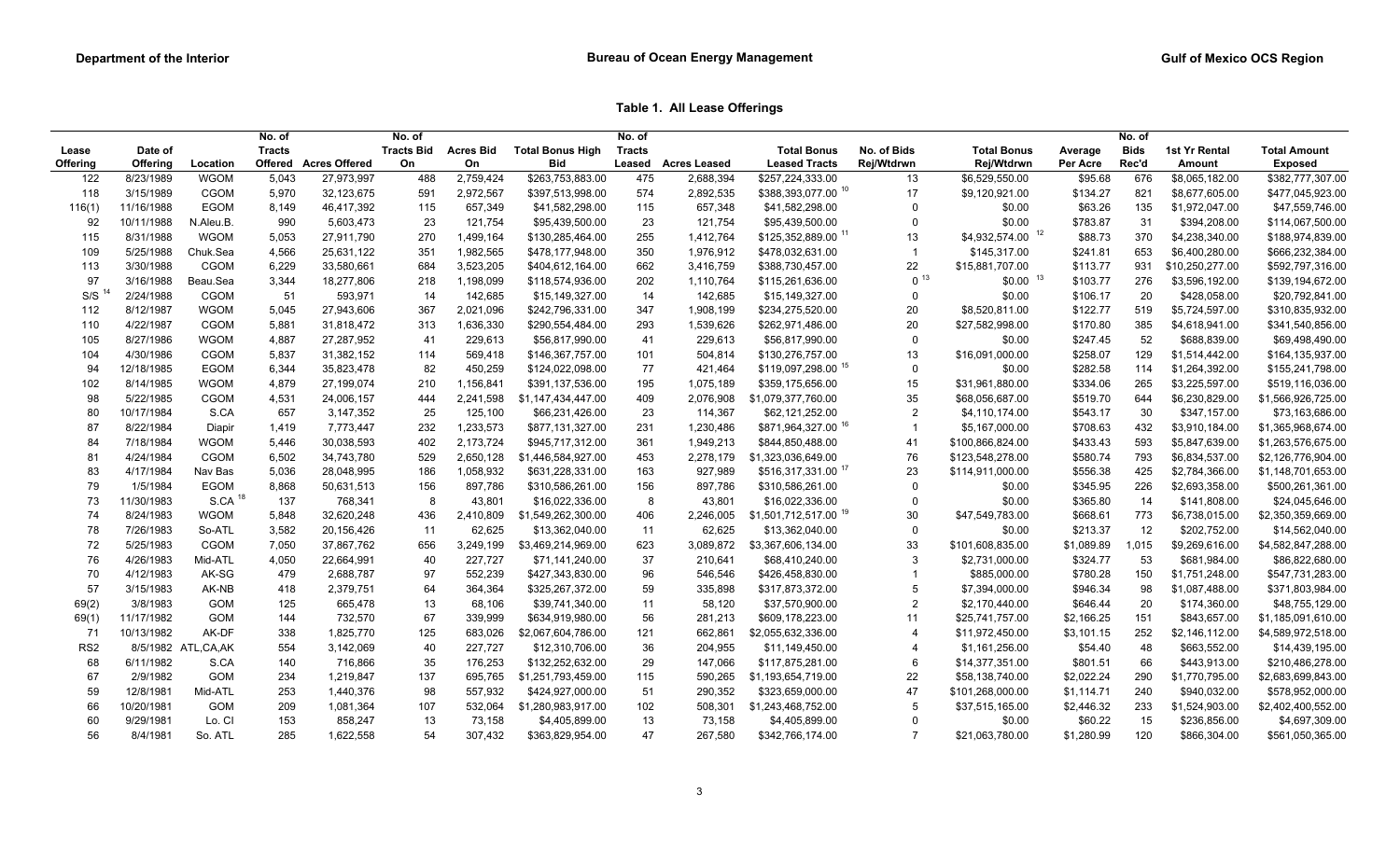**Table 1. All Lease Offerings**

|                 |                 |                    | No. of        |                      | No. of            |                  |                         | No. of         |                     |                                  |                |                    |            | No. of         |                |                     |
|-----------------|-----------------|--------------------|---------------|----------------------|-------------------|------------------|-------------------------|----------------|---------------------|----------------------------------|----------------|--------------------|------------|----------------|----------------|---------------------|
| Lease           | Date of         |                    | <b>Tracts</b> |                      | <b>Tracts Bid</b> | <b>Acres Bid</b> | <b>Total Bonus High</b> | <b>Tracts</b>  |                     | <b>Total Bonus</b>               | No. of Bids    | <b>Total Bonus</b> | Average    | <b>Bids</b>    | 1st Yr Rental  | <b>Total Amount</b> |
| Offering        | <b>Offering</b> | Location           | Offered       | <b>Acres Offered</b> | On                | On               | <b>Bid</b>              | Leased         | <b>Acres Leased</b> | <b>Leased Tracts</b>             | Rej/Wtdrwn     | Rej/Wtdrwn         | Per Acre   | Rec'd          | Amount         | <b>Exposed</b>      |
| A66             | 7/21/1981       | GOM                | 212           | 1,077,931            | 162               | 829,900          | \$2,666,828,352.00      | 156            | 799,912             | \$2,649,628,752.00               | 6              | \$17,199,600.00    | \$3,312.40 | 419            | \$2,399,736.00 | \$5,227,548,535.00  |
| RS <sub>1</sub> | 6/30/1981       | AK                 | 175           | 996,308              | 5                 | 28,466           | \$3,091,738.00          | $\overline{1}$ | 5,694               | \$170,496.00                     | $\overline{4}$ | \$2,921,242.00     | \$29.94    | $\overline{7}$ | \$18,432.00    | \$5,582,362.00      |
| 53              | 5/28/1981       | S.CA <sup>20</sup> | 111           | 603,613              | 81                | 432,815          | \$2,277,856,761.00      | 60             | 320,579             | \$2,088,881,824.00 <sup>21</sup> | 21             | \$24,648,000.00    | \$6,515.97 | 301            | \$1,037,904.00 | \$4,885,810,689.00  |
| 62              | 11/18/1980      | GOM                | 81            | 458,308              | 74                | 420,058          | \$1,436,448,959.00      | 67             | 383,323             | \$1,417,961,511.00               | $\overline{7}$ | \$18,487,448.00    | \$3,699.13 | 268            | \$1,149,969.00 | \$3,500,570,271.00  |
| 55              | 10/21/1980      | GOA                | 210           | 1,195,569            | 37                | 210,648          | \$117,550,113.00        | 35             | 199,261             | \$109,751,073.00                 | $\overline{2}$ | \$7,799,040.00     | \$550.79   | 64             | \$645,120.00   | \$197,417,469.00    |
| A62             | 9/30/1980       | <b>GOM</b>         | 192           | 909,575              | 147               | 706,042          | \$2,805,524,393.00      | 116            | 551,654             | \$2,676,927,673.00               | 31             | \$128,596,720.00   | \$4,852.55 | 506            | \$1,654,962.00 | \$7,119,464,692.00  |
| 42              | 12/18/1979      | No. ATL            | 116           | 660,409              | 73                | 415,602          | \$827,832,854.00        | 63             | 358,671             | \$816,516,546.00                 | 10             | \$11,316,308.00    | \$2,276.51 | 189            | \$1,161,216.00 | \$1,270,789,890.00  |
| <b>BF</b>       | 12/11/1979      | Beau.Sea           | 46            | 172,320              | 25                | 88,037           | \$491,728,138.00        | 24             | 85,776              | \$488,691,137.00                 | $\overline{1}$ | \$3,037,001.00     | \$5,697.29 | 62             | \$277,808.00   | \$945,445,102.00    |
| 58A             | 11/27/1979      | <b>GOM</b>         | 124           | 588,601              | 96                | 450,914          | \$1,932,894,290.00      | 90             | 421,519             | \$1,913,337,938.00               | 6              | \$19,556,352.00    | \$4,539.15 | 322            | \$1,264,590.00 | \$4,683,195,907.00  |
| 58              | 7/31/1979       | <b>GOM</b>         | 123           | 577,517              | 88                | 424,030          | \$1,261,358,089.00      | 81             | 391,183             | \$1,247,489,022.00               | $\overline{7}$ | \$13,869,067.00    | \$3,189.02 | 316            | \$1,173,570.00 | \$3,333,990,620.00  |
| 48              | 6/29/1979       | S.CA               | 148           | 792,845              | 55                | 294,018          | \$573,956,402.00        | 54             | 288,260             | \$572,825,418.00                 | $\overline{1}$ | \$1,130,984.00     | \$1,987.18 | 112            | \$867,489.00   | \$994,683,701.00    |
| 49              | 2/28/1979       | Mid-ATL            | 109           | 620,557              | 44                | 250,500          | \$41,720,618.00         | 39             | 222,034             | \$40,001,631.00                  | 5              | \$1,718,987.00     | \$180.16   | 74             | \$718,848.00   | \$66,005,881.00     |
| 51              | 12/19/1978      | TX,LA              | 128           | 643,987              | 88                | 449,691          | \$884,589,799.00        | 81             | 412,416             | \$871,464,998.00                 | $\overline{7}$ | \$13,124,801.00    | \$2,113.07 | 288            | \$1,237,263.00 | \$2,355,263,307.00  |
| 65              | 10/31/1978      | <b>GOM</b>         | 89            | 511,709              | 35                | 201,295          | \$61,176,730.00         | 35             | 201,295             | \$61,176,730.00                  | $\mathbf 0$    | \$0.00             | \$303.92   | 62             | \$603,885.00   | \$87,592,568.00     |
| 45              | 4/25/1978       | TX,LA              | 145           | 709,727              | 101               | 490,752          | \$767,407,369.00        | 90             | 438,756             | \$733,656,893.00                 | 11             | \$33,750,476.00    | \$1,672.13 | 283            | \$1,316,283.00 | \$1,559,345,260.00  |
| 43              | 3/28/1978       | So. ATL            | 224           | 1,275,273            | 57                | 324,511          | \$109,695,692.00        | 43             | 244,807             | \$100,743,443.00                 | 14             | \$8,952,249.00     | \$411.52   | 99             | \$792,576.00   | \$150,927,700.00    |
| CI              | 10/27/1977      | Lo. CI             | 135           | 768,580              | 91                | 518,080          | \$400,319,543.00        | 87             | 495,307             | \$398,471,313.00                 | $\overline{4}$ | \$1,848,230.00     | \$804.49   | 240            | \$1,603,584.00 | \$677,075,681.00    |
| 47              | 6/23/1977       | <b>GOM</b>         | 223           | 1,074,536            | 152               | 739,326          | \$1,214,002,429.00      | 124            | 605,427             | \$1,170,093,432.00               | 28             | \$43,908,997.00    | \$1,932.67 | 424            | \$1,816,302.00 | \$2,928,091,214.00  |
| 44              | 11/16/1976      | TX,LA              | 61            | 254,488              | 48                | 201,825          | \$381,911,757.00        | 43             | 178,127             | \$379,148,962.00                 | 5              | \$2,762,795.00     | \$2,128.53 | 117            | \$534,396.00   | \$833,015,950.00    |
| 40              | 8/17/1976       | Mid-ATL            | 154           | 876,750              | 101               | 575,012          | \$1,135,802,179.00      | 93             | 529,466             | \$1,127,936,425.00               | 8              | \$7,865,754.00     | \$2,130.33 | 410            | \$1,714,176.00 | \$3,513,411,802.00  |
| 39              | 4/13/1976       | GOA                | 189           | 1,008,500            | 81                | 437,524          | \$571,871,587.00        | 76             | 409,058             | \$559,836,587.00                 | 5              | \$12,035,000.00    | \$1,368.60 | 244            | \$1,226,718.00 | \$1,732,170,868.00  |
| 41              | 2/18/1976       | GOM                | 132           | 687,604              | 41                | 191,718          | \$183,498,244.00        | 34             | 161,286             | \$175,976,493.00                 | $\overline{7}$ | \$7,521,751.00     | \$1,091.08 | 81             | \$483,867.00   | \$428,003,629.00    |
| 35              | 12/11/1975      | S.CA               | 231           | 1,257,593            | 70                | 384,540          | \$438,190,780.00        | 56             | 310,049             | \$417,312,141.00                 | 14             | \$20,878,639.00    | \$1,345.96 | 166            | \$930,147.00   | \$901,960,364.00    |
| 38A             | 7/29/1975       | TX,LA              | 345           | 1,772,958            | 80                | 408,009          | \$171,511,620.00        | 66             | 336,301             | \$163,214,006.00                 | 14             | \$8,297,614.00     | \$485.32   | 179            | \$1,008,906.00 | \$317,001,333.00    |
| 38              | 5/28/1975       | TX,LA              | 283           | 1,346,432            | 102               | 486,327          | \$250,681,156.00        | 86             | 406,942             | \$232,916,050.00                 | 16             | \$17,765,106.00    | \$572.36   | 191            | \$1,220,856.00 | \$402,752,355.00    |
| 37              | 2/4/1975        | <b>TX</b>          | 515           | 2,870,344            | 143               | 796,367          | \$300,632,667.00        | 113            | 626,585             | \$274,690,955.00                 | 30             | \$25,941,712.00    | \$438.39   | 281            | \$1,879,761.00 | \$484,721,874.00    |
| 36              | 10/16/1974      | LA                 | 287           | 1,370,031            | 149               | 693,172          | \$1,444,156,465.00      | 136            | 634,832             | \$1,427,242,455.00               | 13             | \$16,914,010.00    | \$2,248.22 | 330            | \$2,026,812.00 | \$2,521,756,919.00  |
|                 | 10/16/1974      | LA-ROY             | 10            | 51,515               | 8                 | 40,755           | \$1,018,875.00          | 8              | 40,755              | \$1,018,875.00                   | $\mathbf 0$    | \$0.00             | \$25.00    | 57             | \$0.00         | \$0.00              |
| S <sub>1</sub>  | 7/30/1974       | TX,LA              | 258           | 1,298,739            | 49                | 249,704          | \$76,617,645.00         | 19             | 100,241             | \$30,236,800.00                  | $30\,$         | \$46,380,845.00    | \$301.64   | 57             | \$300,729.00   | \$88,799,354.00     |
| 34              | 5/29/1974       | <b>TX</b>          | 245           | 1,355,678            | 123               | 680,335          | \$1,502,429,426.00      | 102            | 565,112             | \$1,471,851,831.00               | 21             | \$30,577,595.00    | \$2,604.53 | 352            | \$1,695,348.00 | \$3,354,292,556.00  |
| 33              | 3/28/1974       | LA                 | 206           | 930,918              | 114               | 522,397          | \$2,175,095,514.00      | 91             | 421,218             | \$2,092,510,854.00               | 23             | \$82,584,660.00    | \$4,967.76 | 402            | \$1,263,675.00 | \$6,474,003,574.00  |
| 32              | 12/20/1973      | <b>MAFLA</b>       | 147           | 817,297              | 89                | 496,917          | \$1,491,617,119.00      | 87             | 485,397             | \$1,491,065,231.00               | $\overline{2}$ | \$551,888.00       | \$3,071.85 | 373            | \$1,456,197.00 | \$3,404,892,968.00  |
| 26              | 6/19/1973       | TX,LA              | 129           | 697,643              | 104               | 566,573          | \$1,598,590,620.00      | 100            | 547.173             | \$1,591,397,380.00               | $\overline{4}$ | \$7,193,240.00     | \$2,908.40 | 551            | \$1,641,519.00 | \$6,248,160,989.00  |
|                 | 12/19/1972      | LA                 | 132           |                      |                   |                  |                         |                |                     |                                  | $\mathbf{3}$   |                    |            |                |                |                     |
| 25              |                 |                    |               | 604,029              | 119               | 548,374          | \$1,673,054,912.00      | 116            | 535,874             | \$1,665,519,631.00               |                | \$7,535,281.00     | \$3,108.04 | 690            | \$1,607,661.00 | \$6,191,018,227.00  |
| 24              | 9/12/1972       | LA                 | 78            | 366,682              | 74                | 346,693          | \$586,297,925.00        | 62             | 290,321             | \$585,827,925.00                 | 12             | \$470,000.00       | \$2,017.86 | 324            | \$870,996.00   | \$1,599,155,464.00  |
| 23              | 11/4/1971       | LA                 | 18            | 55,872               | 13                | 42,222           | \$96,491,023.00         | 11             | 37,222              | \$96,304,523.00                  | $\overline{c}$ | \$186,500.00       | \$2,587.30 | 33             | \$372,230.00   | \$172,735,981.00    |
| 22              | 12/15/1970      | LA                 | 127           | 593,485              | 127               | 593,485          | \$851,388,599.00        | 119            | 553,898             | \$847,295,760.00                 | 8              | \$4,092,839.00     | \$1,529.70 | 1,043          | \$1,661,694.00 | \$2,877,429,559.00  |
| 21              | 7/21/1970       | LA                 | 34            | 73,360               | 21                | 50,889           | \$98,101,013.00         | 19             | 44,642              | \$97,769,013.00                  | $\overline{2}$ | \$332,000.00       | \$2,190.07 | 59             | \$446,420.00   | \$163,451,158.00    |
| 19B             | 12/16/1969      | LA                 | 27            | 93,764               | 16                | 60,153           | \$66,908,196.00         | 16             | 60,153              | \$66,908,196.00                  | $\Omega$       | \$0.00             | \$1,112.30 | 58             | \$601,550.00   | \$230,460,743.00    |